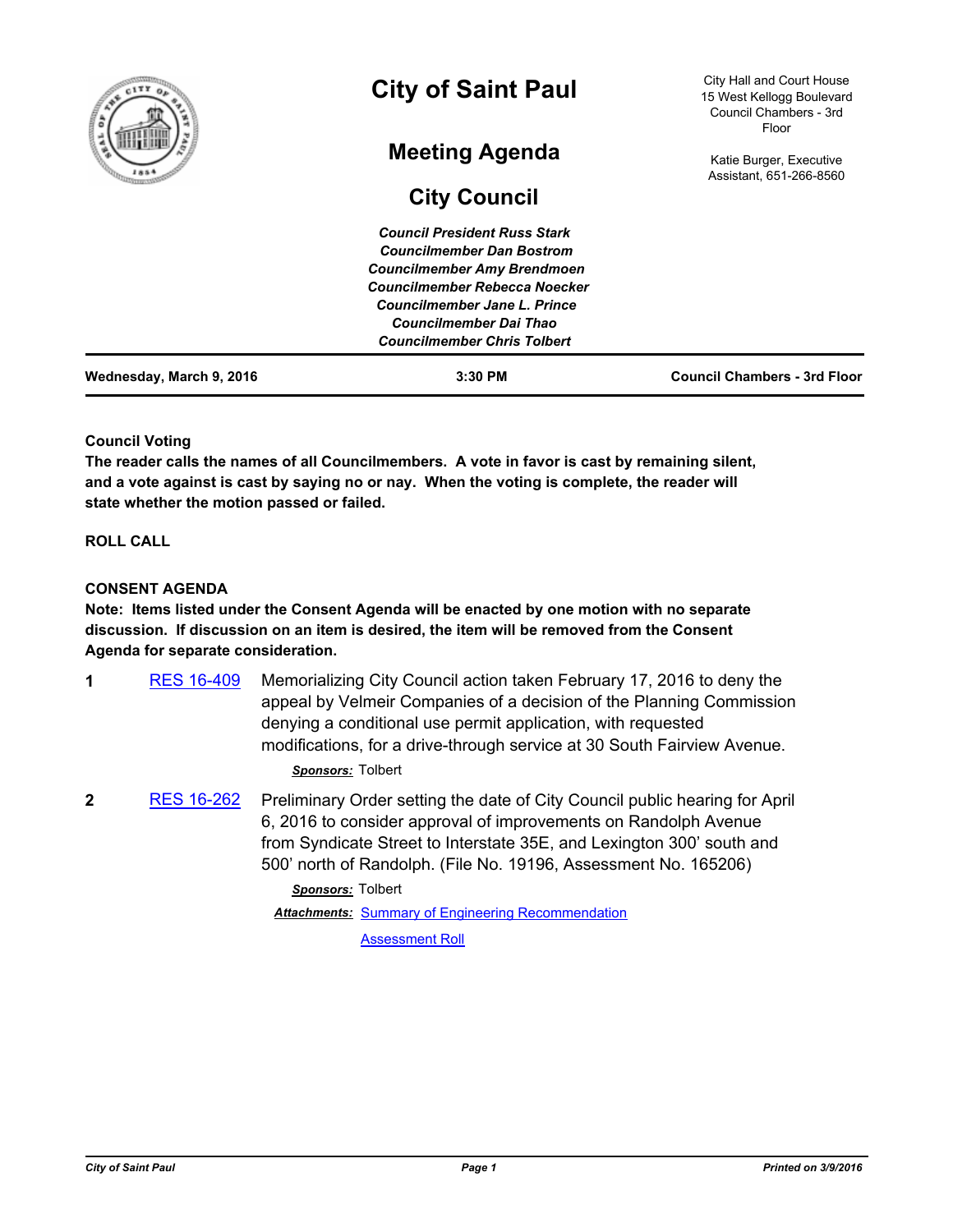| 3 | <b>RES 16-317</b> | Preliminary Order setting the date of City Council public hearing for April<br>6, 2016 to consider approval of improvements on White Bear Avenue<br>from Interstate 94 to Beech Street. (File No. 19197, Assessment No.<br>165207)<br>Sponsors: Prince<br><b>Attachments: Summary of Engineering Recommendation</b><br><b>Assessment Roll</b>                               |
|---|-------------------|-----------------------------------------------------------------------------------------------------------------------------------------------------------------------------------------------------------------------------------------------------------------------------------------------------------------------------------------------------------------------------|
| 4 | <b>RES 16-380</b> | Preliminary Order setting the date of City Council public hearing for April<br>6, 2016 to consider approval of the improvement to the alley bounded<br>by Minnehaha, Reaney, Hazelwood and Germain. (File No. 19213,<br>Assessment No. 165000)<br>Sponsors: Prince<br><b>Attachments: Summary of Engineering Recommendations</b><br><b>Assessment Roll</b>                  |
| 5 | <b>RES 16-281</b> | Approving assessment costs and setting date of City Council public<br>hearing to ratify the assessment for replacement of sanitary sewer<br>services within the right-of-way as part of the Western Avenue paving<br>and lighting project. (File No. 19160C, Assessment No. 166003)<br>Sponsors: Thao<br><b>Attachments: Report of Completion</b><br><b>Assessment Roll</b> |

**6** [RES 16-264](http://stpaul.legistar.com/gateway.aspx?m=l&id=/matter.aspx?key=20882) Approving assessment costs and setting date of City Council public hearing to ratify the assessment for replacement of sanitary sewer services within the right-of-way as part of the Ford Parkway reconstruction project. (File No. 19100C, Assessment No. 166001)

> *Sponsors:* Tolbert **Attachments: [Report of Completion](http://StPaul.legistar.com/gateway.aspx?M=F&ID=e9cac218-501b-4466-9e5f-a9af4b9aa16d.pdf)**

> > [Assessment Roll](http://StPaul.legistar.com/gateway.aspx?M=F&ID=da613868-b66a-4720-831e-12d3b22d67ff.pdf)

**7** [RES 16-266](http://stpaul.legistar.com/gateway.aspx?m=l&id=/matter.aspx?key=20884) Approving assessment costs and setting date of City Council public hearing to ratify the assessment for replacement of sanitary sewer services within the right-of-way as part of the Randolph Avenue reconstruction project. (File No. 19172C, Assessment No. 166002)

*Sponsors:* Tolbert

**Attachments: [Report of Completion](http://StPaul.legistar.com/gateway.aspx?M=F&ID=02ed49e7-fbf7-4a97-911d-b0feebc95aef.pdf)** 

[Assessment Roll](http://StPaul.legistar.com/gateway.aspx?M=F&ID=7feb8c92-7b59-4730-9840-4d6be9436057.pdf)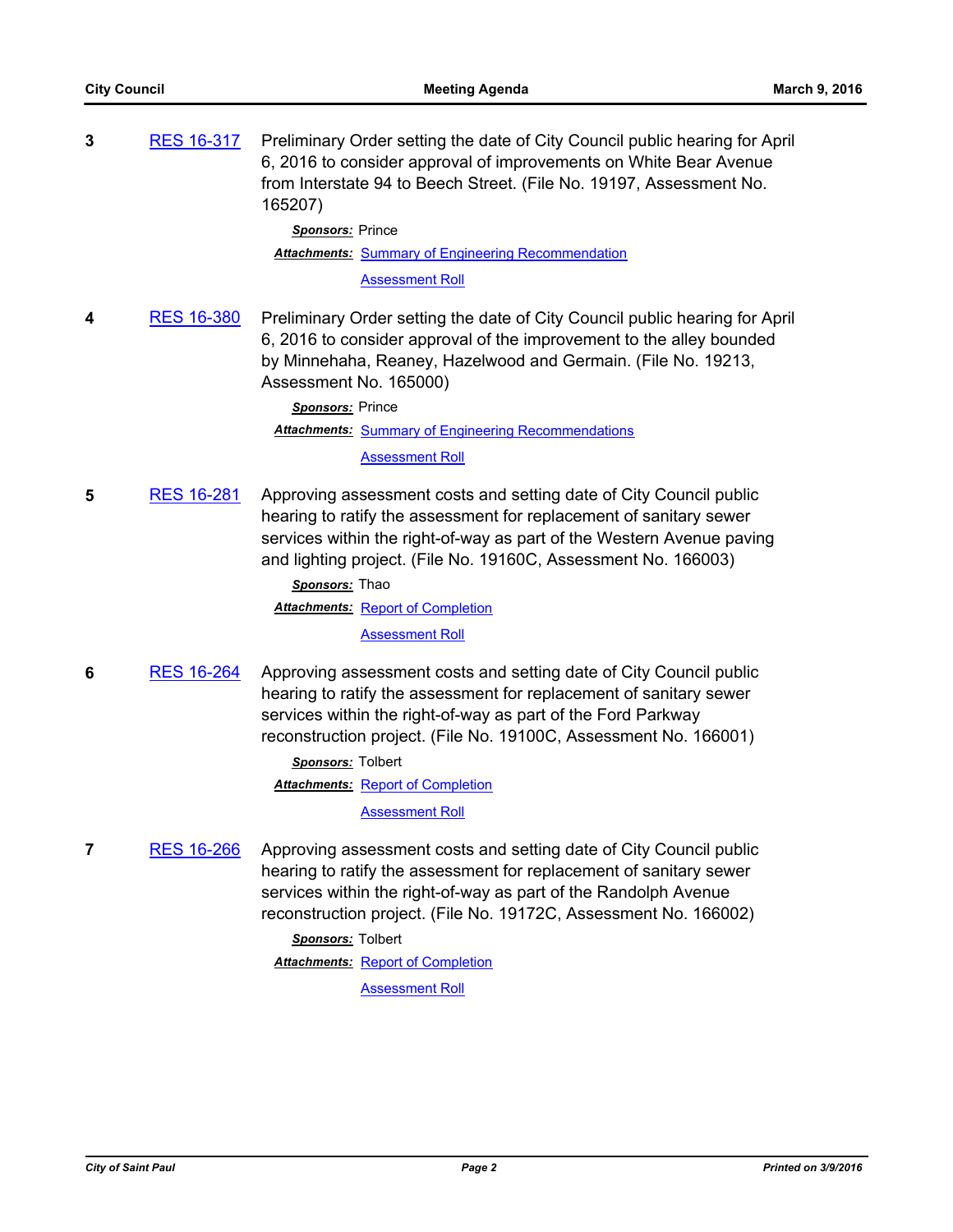| 8 | <b>RES 16-298</b> | Approving assessment costs and setting date of City Council public<br>hearing to ratify the assessment for replacement of sanitary sewer<br>services within the right-of-way as part of the Como/Chatsworth (Phase<br>I, Part I) street paving and lighting project. (File No. 19167C,<br>Assessment No. 166000) |
|---|-------------------|------------------------------------------------------------------------------------------------------------------------------------------------------------------------------------------------------------------------------------------------------------------------------------------------------------------|
|   |                   | Sponsors: Brendmoen                                                                                                                                                                                                                                                                                              |
|   |                   | <b>Attachments: Report of Completion</b>                                                                                                                                                                                                                                                                         |
|   |                   | <b>Assessment Roll</b>                                                                                                                                                                                                                                                                                           |
| 9 | RES 16-279        | Approving assessment costs and setting date of City Council public                                                                                                                                                                                                                                               |

**9** [RES 16-279](http://stpaul.legistar.com/gateway.aspx?m=l&id=/matter.aspx?key=20905) Approving assessment costs and setting date of City Council public hearing to ratify the assessment for replacement of sanitary sewer services within the right-of-way as part of the Third Street paving and lighting project. (File No. 19169C, Assessment No. 166004)

> *Sponsors:* Prince **Attachments: [Report of Completion](http://StPaul.legistar.com/gateway.aspx?M=F&ID=0180dbf1-d883-4eed-bf69-4c9beb02e07e.pdf)** [Assessment Roll](http://StPaul.legistar.com/gateway.aspx?M=F&ID=d1bc0766-b090-4fa5-ade8-9e501339921d.pdf)

**10** [RES 16-433](http://stpaul.legistar.com/gateway.aspx?m=l&id=/matter.aspx?key=21116) Approving transfer of ownership, and execution of assignment and assumption of existing City financing, Including extension of maturity dates and re-subordination, for Superior Street Cottages (District 9, Ward 2).

*Sponsors:* Noecker

**11** [RES 16-404](http://stpaul.legistar.com/gateway.aspx?m=l&id=/matter.aspx?key=21073) Approving the Labor Agreements (January 1, 2016 - December 31, 2017) between the City of Saint Paul and AFSCME District Council 5, Clerical - Local 2508 and Technical - Local 1842. (To be laid over one week for adoption)

> *Sponsors:* Stark Attachments: [2016 2017 AFSCME Clerical Contract](http://StPaul.legistar.com/gateway.aspx?M=F&ID=ef5885d9-c105-4199-995b-323498d78a84.pdf) [2016 2017 AFSCME Clerical Summary Agreement Sheet](http://StPaul.legistar.com/gateway.aspx?M=F&ID=51815b7a-731a-4255-bafc-4ee575076082.pdf) [2016 2017 AFSCME Technical Contract](http://StPaul.legistar.com/gateway.aspx?M=F&ID=528a29d8-d860-41f5-8e56-c0460c9b66c0.pdf) [2016 2017 AFSCME Technical Summary Agreement](http://StPaul.legistar.com/gateway.aspx?M=F&ID=f0578882-12d5-4dd4-b60f-368436833655.pdf)

**12** [RES 16-408](http://stpaul.legistar.com/gateway.aspx?m=l&id=/matter.aspx?key=21082) Approving reimbursement of finalists for the Chief of the Saint Paul Police Department up to a total of \$2,000 per person per event, for travel expenses incurred while traveling to Saint Paul for interviews.

*Sponsors:* Stark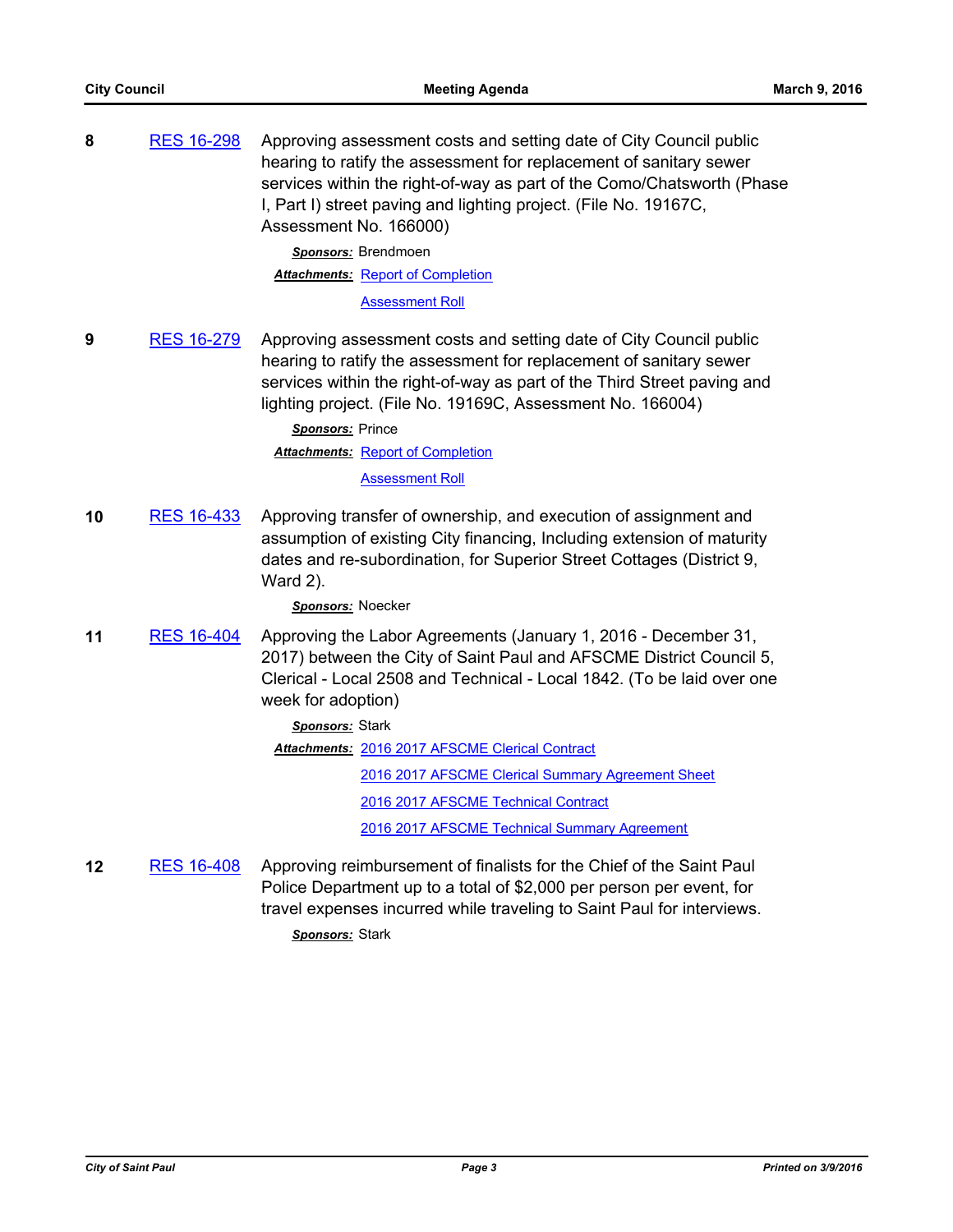| 13 | <b>RES 16-368</b> | Authorizing the Department of Parks and Recreation to apply for grant<br>funds for \$101,479 from the F.R. Bigelow Foundation, Otto Bremer<br>Trust, Saint Paul Foundation, and the Pohlad Family Foundation, and, if<br>awarded, accept and enter into grant agreements which include<br>indemnification language.                                                        |
|----|-------------------|----------------------------------------------------------------------------------------------------------------------------------------------------------------------------------------------------------------------------------------------------------------------------------------------------------------------------------------------------------------------------|
|    |                   | Sponsors: Tolbert                                                                                                                                                                                                                                                                                                                                                          |
|    |                   | Attachments: FR Bigelow Foundation grant letter.pdf                                                                                                                                                                                                                                                                                                                        |
|    |                   | <b>Otto Bremer Trust.pdf</b>                                                                                                                                                                                                                                                                                                                                               |
|    |                   | <b>Saint Paul Foundation grant letter.pdf</b>                                                                                                                                                                                                                                                                                                                              |
|    |                   | Pohlad Grant .pdf                                                                                                                                                                                                                                                                                                                                                          |
| 14 | <b>RES 16-377</b> | Authorizing the Department of Parks and Recreation/Forestry staff to<br>seek Improving Community Forests Through Citizen Engagement grant<br>funding on behalf of the City, and, if successful, enter into an agreement<br>with the State, which includes an indemnification clause, to accept<br>\$30,000 in grant funds on behalf of the City.<br><b>Sponsors:</b> Stark |
| 15 | <b>RES 16-372</b> | Authorizing the Police Department to enter into Facilities Use<br>Agreements in 2016 with the State of Minnesota, Dakota County                                                                                                                                                                                                                                            |

Technical Colleges which include an indemnification clause.

*Sponsors:* Stark

Attachments: [State of Minnesota, Dakota County Tech College](http://StPaul.legistar.com/gateway.aspx?M=F&ID=a892e4a5-1665-4d97-988d-ec563e6d4a47.pdf)

# [Financial Analysis](http://StPaul.legistar.com/gateway.aspx?M=F&ID=16b90276-77d8-40c5-8f70-c7644facec04.pdf)

**16** [RES 16-403](http://stpaul.legistar.com/gateway.aspx?m=l&id=/matter.aspx?key=21072) Authorizing the Police Department to enter into a Memorandum of Understanding with the Ramsey County Sheriff for participation in the Sex Trafficking Investigations grant program.

### *Sponsors:* Stark

*Attachments:* [Ramsey County MOU Sex Trafficking Investigations Grant](http://StPaul.legistar.com/gateway.aspx?M=F&ID=ba7330be-748d-4884-9abb-b59c38641dc9.pdf)

**17** [RES 16-396](http://stpaul.legistar.com/gateway.aspx?m=l&id=/matter.aspx?key=21061) Authorizing the Department of Public Works to apply to the Minnesota Department of Transportation for funding of the I-35E Harrison Avenue Noise-Wall Community Landscape Partnership Plan Phase 2.

### *Sponsors:* Noecker

**18** [RES 16-395](http://stpaul.legistar.com/gateway.aspx?m=l&id=/matter.aspx?key=21054) Authorizing the City to enter into Cooperative Agreement PUBW2015-14R with Ramsey County for the reconstruction of Randolph Avenue between Syndicate Street and I-35E, and Lexington Parkway between Juno Avenue and James Avenue.

*Sponsors:* Tolbert

*Attachments:* [Agreement PUBW2015-14R Randolph Phase II Coop agreement](http://StPaul.legistar.com/gateway.aspx?M=F&ID=90cf218b-a3c6-4c55-b0c3-fffe3007c6d0.pdf)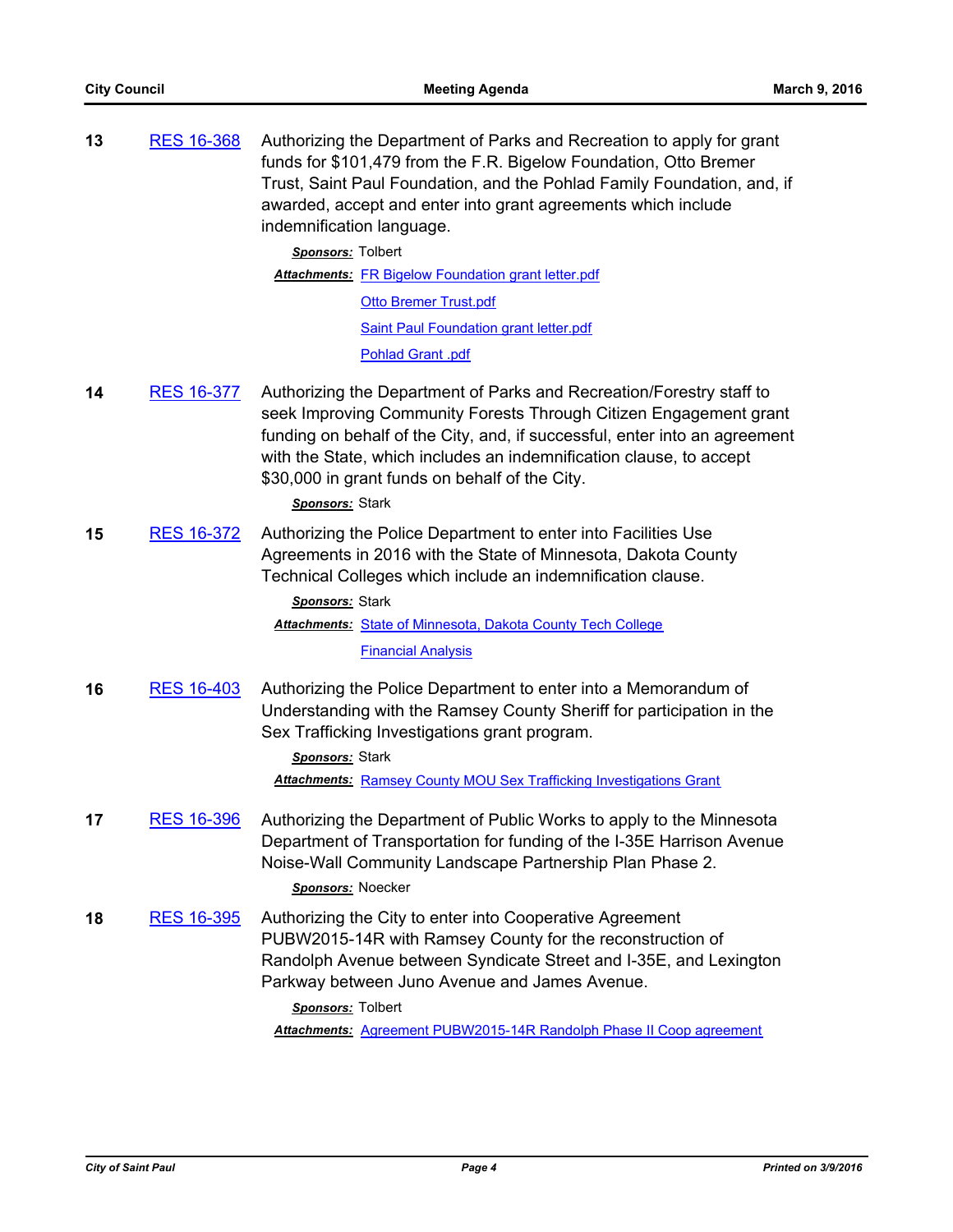| 19 | <b>RES 16-397</b> | Authorizing the Department of Public Works to apply to the Minnesota<br>Department of Transportation for funding of the I-94 St. Anthony Avenue<br>Community Landscape Partnership Plan.<br>Sponsors: Stark |
|----|-------------------|-------------------------------------------------------------------------------------------------------------------------------------------------------------------------------------------------------------|
| 20 | <b>RES 16-405</b> | Approving adverse action against the Auto Repair Garage license held<br>by Lyle Malmberg, d/b/a Lyle's Automotive at 894 Syndicate Street<br>North.                                                         |
|    |                   | Sponsors: Stark                                                                                                                                                                                             |
|    |                   | Attachments: Notice of Intent to Suspend License with Affidavit of Service.pdf                                                                                                                              |
|    |                   | SPLC 310.05(m)                                                                                                                                                                                              |
| 21 | <b>RES 16-432</b> | Honoring the historic relationships among the Dakota, Anishinaabe,<br>Nahua and other indigenous nations; and recognizing the Mexica New<br>Year Nahui Tekpatl Day in Saint Paul.                           |

*Sponsors:* Bostrom and Prince

## **FOR DISCUSSION**

**No items**

### **ORDINANCES**

**An ordinance is a city law enacted by the City Council. It is read at four separate council meetings and becomes effective after passage by the Council and 30 days after publication in the Saint Paul Legal Ledger. Public hearings on ordinances are held at the third reading.**

### **Final Adoption**

**22** [Ord 16-3](http://stpaul.legistar.com/gateway.aspx?m=l&id=/matter.aspx?key=20914) Granting the application of Jamestown Homes LLLP to rezone their property at 586 Central Avenue W from RM2 Multiple-Family Residential to T2 Traditional Neighborhood and amending Chapter 60 of the Legislative Code pertaining to the Saint Paul zoning map.

| Sponsors: Thao            |                                                             |
|---------------------------|-------------------------------------------------------------|
| Attachments: Staff packet |                                                             |
|                           | <b>Zoning Committee Minutes</b>                             |
|                           | 1-28-16 Zoning Committee Summary                            |
|                           | <b>Resolution</b>                                           |
|                           | Signed extension letter                                     |
|                           | <b>Summit University Planning Council Letter of Support</b> |